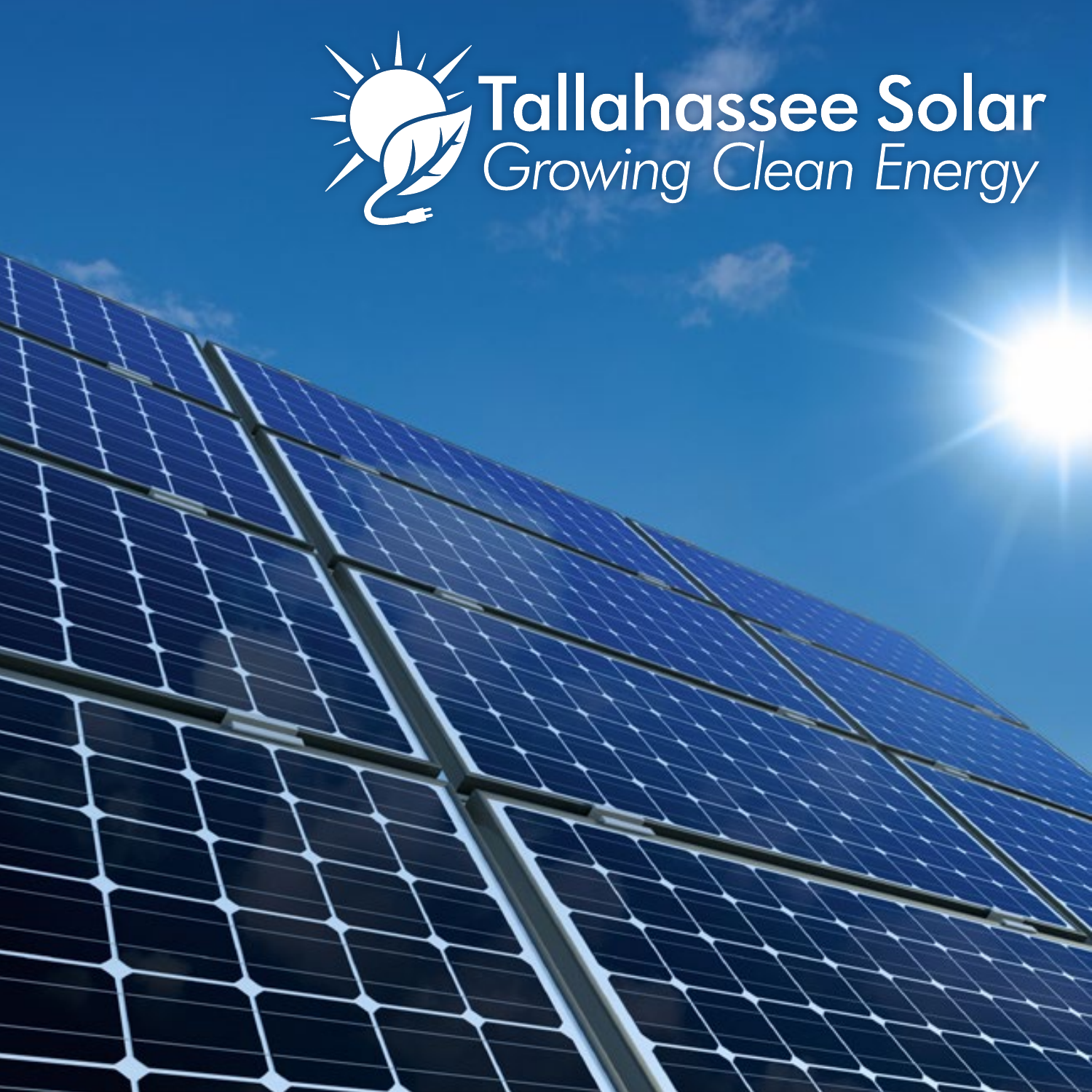#### **Power Your Life with Solar**

Tallahassee is known far and wide for its natural beauty, and the City of Tallahassee is committed to preserving our natural environment. As part of that commitment, the City is offering a new energy option to utility customers – solar.

Our community is leading the way toward a brighter future. Help preserve our natural beauty by signing up for solar today. Visit *Talgov.com/Solar*.

Solar power has many environmental benefits. By powering your life with solar energy, you can reduce your carbon footprint, reduce air and water emissions and reduce your family's use of fossil fuels. Solar power is clean and renewable.

Since moving is part of life sometimes, the City has made solar energy portable. As long as customers using solar energy remain a City utility customer, their subscription moves with them from residence to residence.

#### **Sign Up for Solar Today**

Residential, small- and medium-sized commercial customers can subscribe for all or a portion of their monthly electric bill to be powered by solar. By signing up for solar, customers set the fuel rate of their electric bill for 20 years. Customers can opt for one of three participation levels: 25, 50 and 100 percent.

## ign up for solar today by visiting *Talgov.com/Solar*

#### **Our Community is Leading the Way Toward a Brighter Future**

Currently, the City is constructing a new, 20 megawatt (MW) solar farm that will be capable of powering 3,400 homes and businesses in the Capital City. The solar farm, which is being constructed on Tallahassee International Airport property, is expected to be completed in fall 2017. Once complete, it will be one of the largest solar farms in the Sunshine State.

Planning is already underway for the construction of a second, 40 MW solar farm. This will make solar energy an option for even more City utility customers down the road. The completion of both solar farms will ultimately produce more than 30 times the amount of solar energy being produced in Tallahassee today.

### **Choose Your Level Flexible Rate Plans**

## **Guaranteed for 20 Years**

**100% subscription saves the average household...**

> **...which is equal to planting...**



100%



50%

# 25%